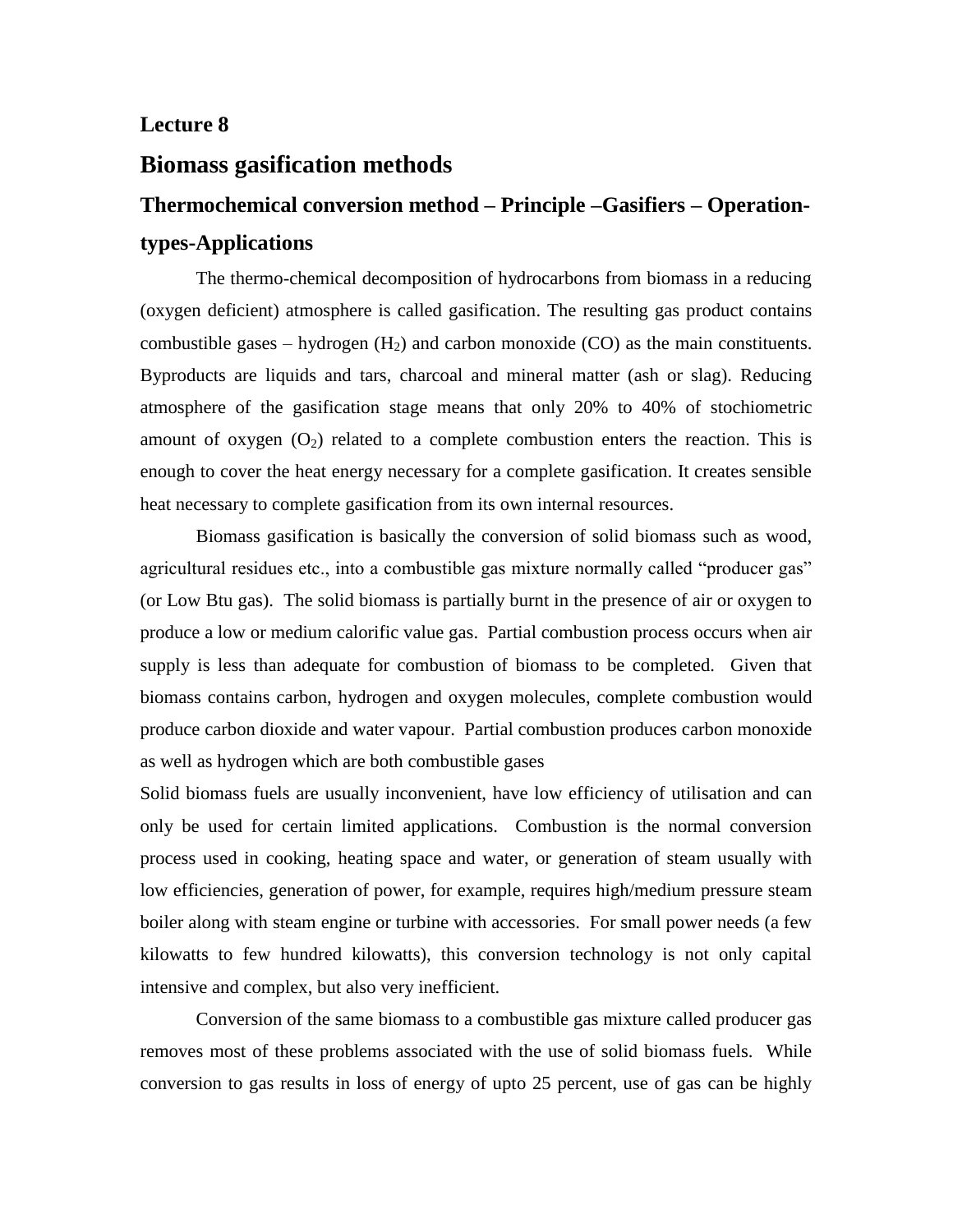efficient and hence overall efficiency could be very high. Also it can be employed at any scale and hence is ideally suited for decentralised application whether for shaftpower, electricity or thermal energy.

#### **Biomass Gasifier-an attractive technology option**

Renewed emphasis on increased use of bio-resources does not obviously imply going back to traditional, inefficient and inconvenient techniques and devices. These resources obviously need to be utilised in keeping with modern-day conveniences and efficiencies that people are so used to by now. This indeed is the most basic and vital difference between the past and expected future scenario in which biomass is seen as playing an important role.

Numbers of thermal applications of gasifier systems have shown adequate and immediate promise. These applications involve diverse situations: situation where biomass might already be in use with traditional technologies; situations where biomass may not be currently in use but is available as a by-product; and situations where biomass may need to be procured for a switch over from fossil fuel. However even in situations where thermal energy is currently being provided by bio-resources, careful study of the application and effective development of application packages becomes necessary

The gas from the gasifier burns completely; it is clean, odourless and colourless. The fuel gas can be directly mixed with cold air to generate hot air at desired temperature for purpose of drying. Furthermore the producer gas can also be used to replace diesel (upto 70-75 percent) in standard diesel engine for shaft power generation comparable to conventional electricity at substantially lower cost than for diesel based generation. The gasifier is also environment friendly equipment without any harmful emission.

# **Biomass as a Source of Energy**

The world over, biomass fuels represent the second largest source of energy used after fossil fuels. In developing countries about two thousand million people rely almost entirely on biomass fuels for their energy needs. It represents about 35 percent of the energy used. About 40 percent of the total energy consumed in India, even today, comes from fuelwood, charcoal and various agricultural residues. About half of all the trees cut in the world , for whatever reasons, end up being used as fuel for cooking and heating. The present methods for utilization of these resources are highly inefficient. On the other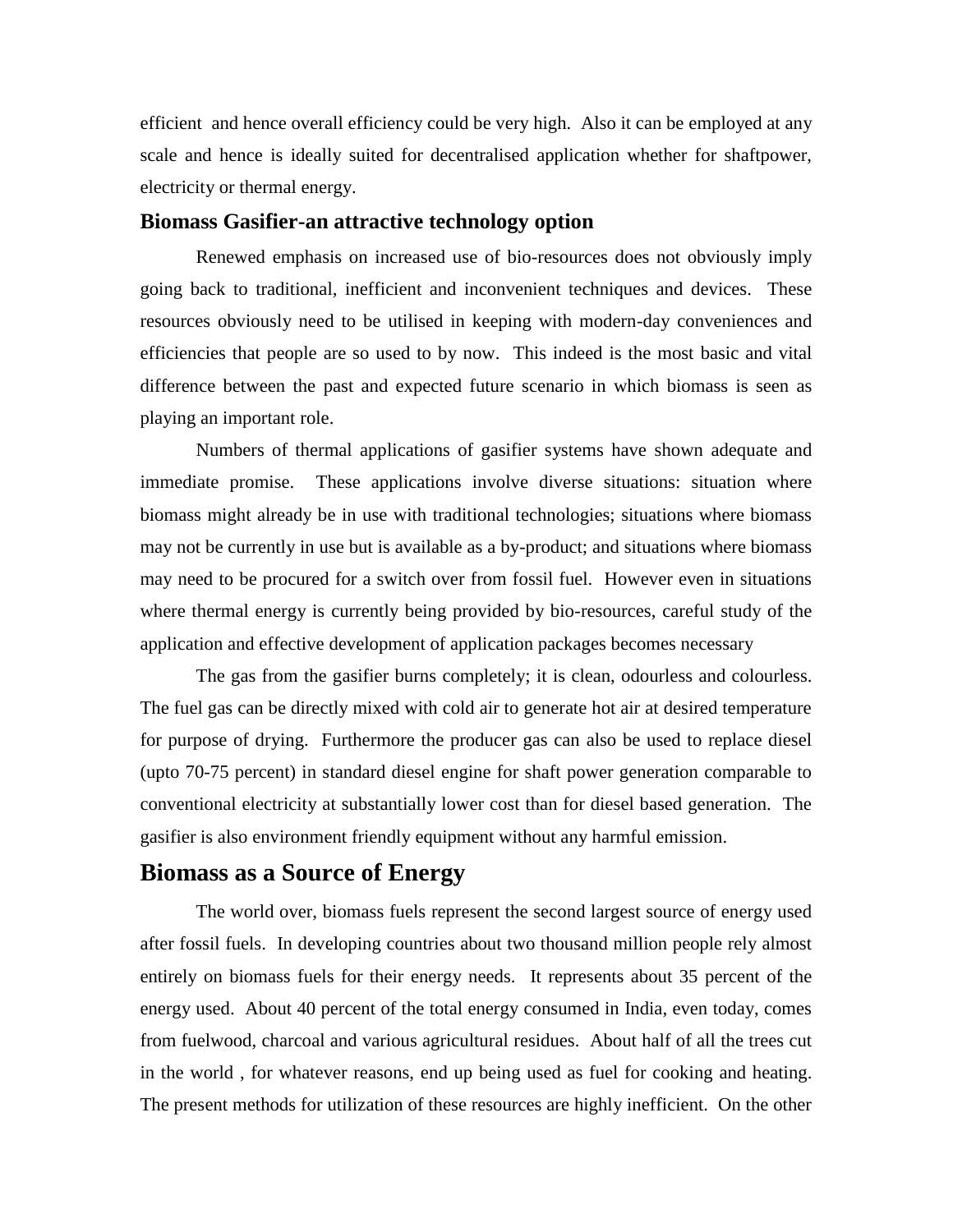hand, utilization of the residues through gasification route becomes economical and promising for thermal and power to rural areas and for small scale agro industries. This will also reduce the pressure on the worsening fuel wood situation. Agro residues are available abundantly and can also be used for gasification.

Prevailing chemical reactions are listed in Table 1, wherein the following main three gasification stages are described.

**Stage I.** Gasification process starts as auto-thermal heating of the reaction mixture. The necessary heat for this process is covered by the initial oxidation exothermic reactions by combustion of a part of the fuel.

**Stage II.** In the second - pyrolysis stage, being passed through a bed of fuel at high temperature pyrolyzes combustion gases. Heavier biomass molecules distillate into medium weight organic molecules and  $CO<sub>2</sub>$ . In this stage, tar and char are also produced.

**Stage III.** Initial products of combustion carbon dioxide  $(CO_2)$  and  $(H_2O)$  are reconverted by reduction reaction to carbon monoxide (CO), hydrogen  $(H<sub>2</sub>)$  and methane (CH4). These are the main combustible components of producer gas. These reactions, not necessarily related to reduction, occur at high temperature. Gasification reactions, most important for the final quality (heating value) of syngas, take place in the reduction zone of the gasifier. Heat consumption prevails in this stage and the gas temperature will therefore decrease. Tar is mainly gasified, while char, depending upon the technology used, can be significantly "burned", reducing the concentration of particulates in the product.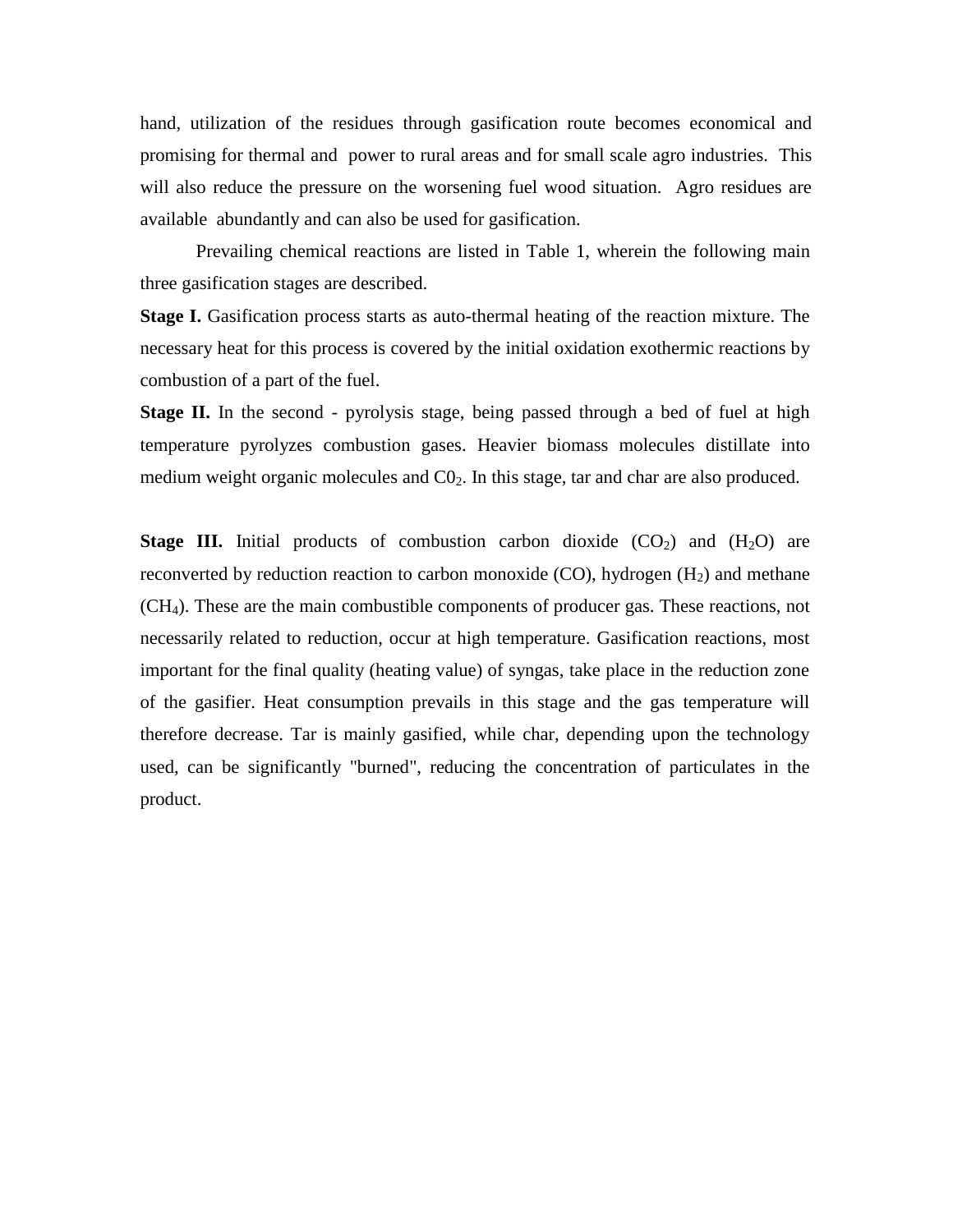| <b>Gasification Stage</b> | <b>Reaction formula</b>                  | <b>Reaction heat</b> |
|---------------------------|------------------------------------------|----------------------|
| <b>Stage 1:</b>           | $C+1/2O_2 \rightarrow CO$                | Exothermal           |
| Oxidation and             | $CO + 1/2O_2 \rightarrow CO_2$           |                      |
| Other exothermic          | $C + O_2 \rightarrow CO_2$               |                      |
| Reaction                  | $C_6H_{10}O_5 \rightarrow xCO_2 + yH_2O$ |                      |
|                           | $H_2 + 1/2O_2 \rightarrow H_2O$          |                      |
|                           | $CO + H2O \rightarrow CO2 + H2$          |                      |
|                           | $CO + 3H_2 \rightarrow CH_4 + H_2O$      |                      |
| <b>Stage II:</b>          | $C_6H_{10}O_5 \rightarrow C_xH_z + CO$   | Endothermic          |
| Pyrolysis                 | $C_6H_{10}O_5 \rightarrow C_nH_mO_v$     |                      |
| Stage III :               | $C + H2O \rightarrow CO + H2$            | Endothermic          |
| Gasification              | $C + CO2 \rightarrow 2CO$                |                      |
| (Reduction)               | $CO2 + H2 \rightarrow CO + H2O$          |                      |
|                           | $C + 2H_2 \rightarrow CH_4$              | Exothermic           |

#### **Table 1: Biomass gasification chemical reactions**

(Source : J.B. Jones & C.A. Hawkins. Engineering Thermodynamics, 1986,P. 456)

The net product of air gasification can be found by summing of the partial reactions, as follows:

Carbohydrate matter

 $(C_6H_{10}O_5) + O_2 \rightarrow C_XH_Y + C_LH_MO_N + CO + H_2 + Heat$ 

Reactions labeled in Table 2 as exothermic means that chemical energy is converted to sensible heat and reactions labeled as endothermic means that heat is consumed in favor of chemical energy.

Design of gasifier depends upon type of fuel used and whether gasifier is portable or stationary. Gasifiers are classified according to how the air blast introduced in the fuel column. History of gasification reveals several designs of gasifiers. The fixed bed gasifier has been the traditional process used for gasification, operated at temperatures around 1000 C. The most commonly built gasifiers are classified as: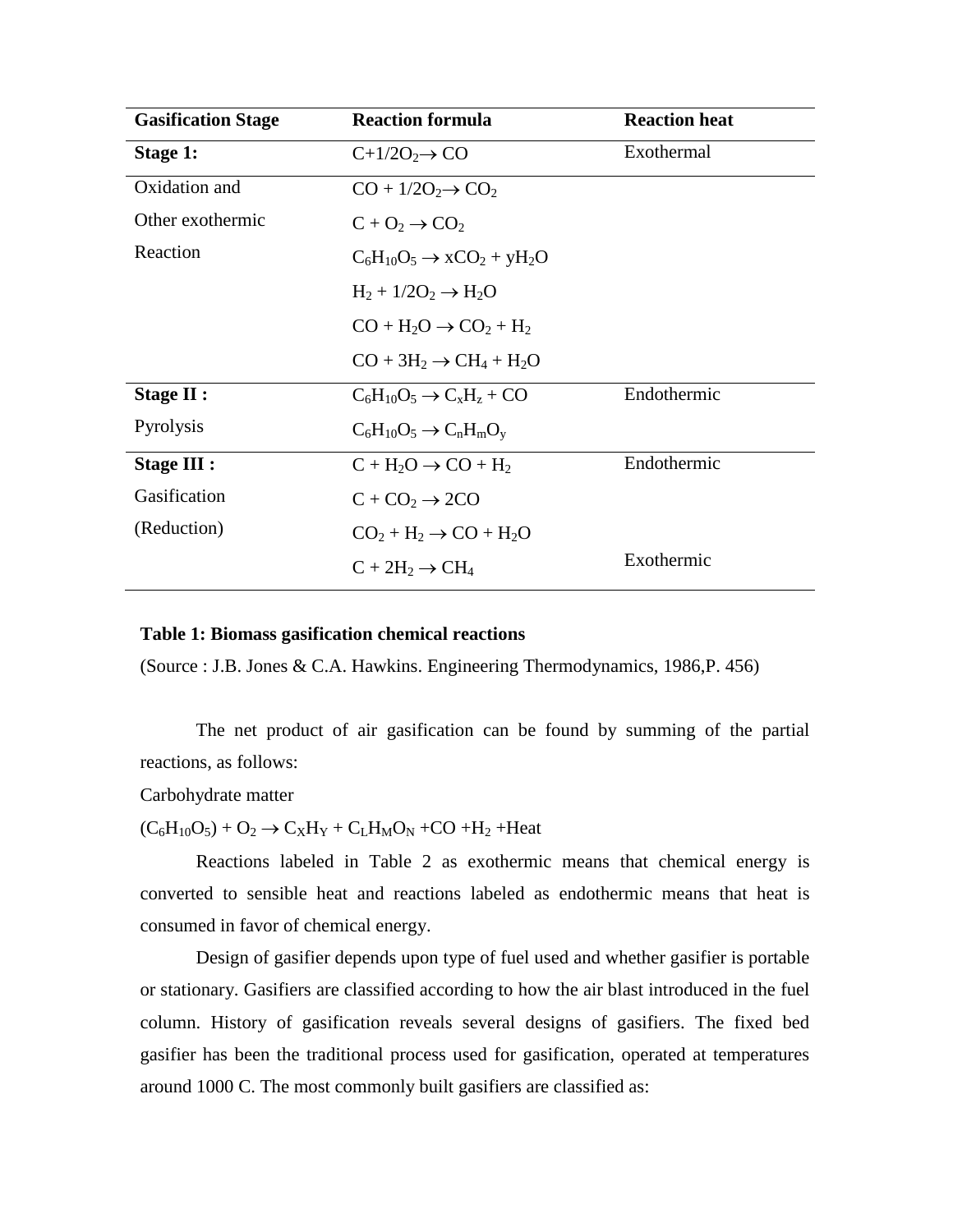- Updraft gasifiers (fig 1)
- Downdraft gasifiers (fig 2)
- Crossdraft gasifiers (fig 3)



**Fig.1. Updraft Gasifier**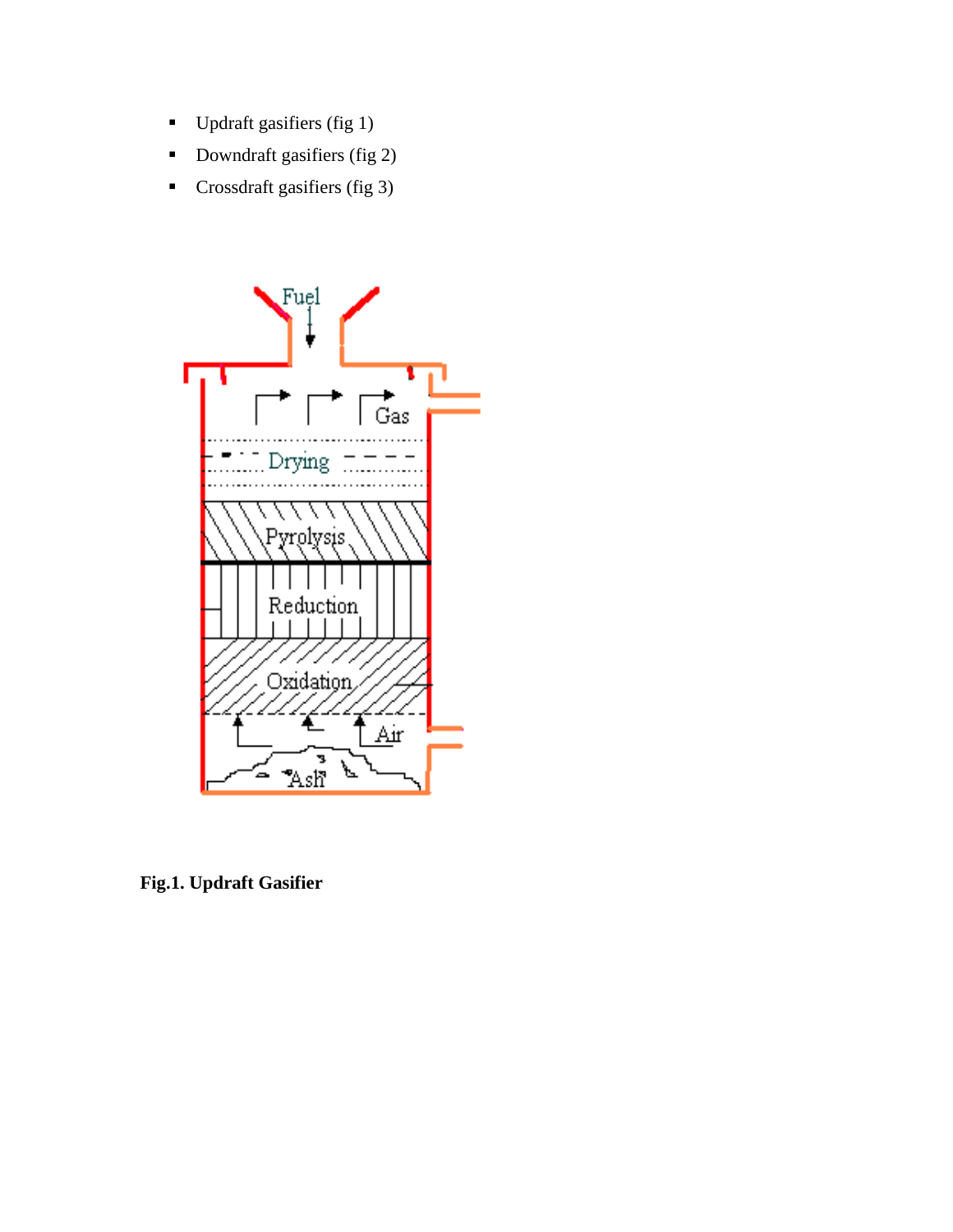

**Fig.2 Downdraft Gasifier**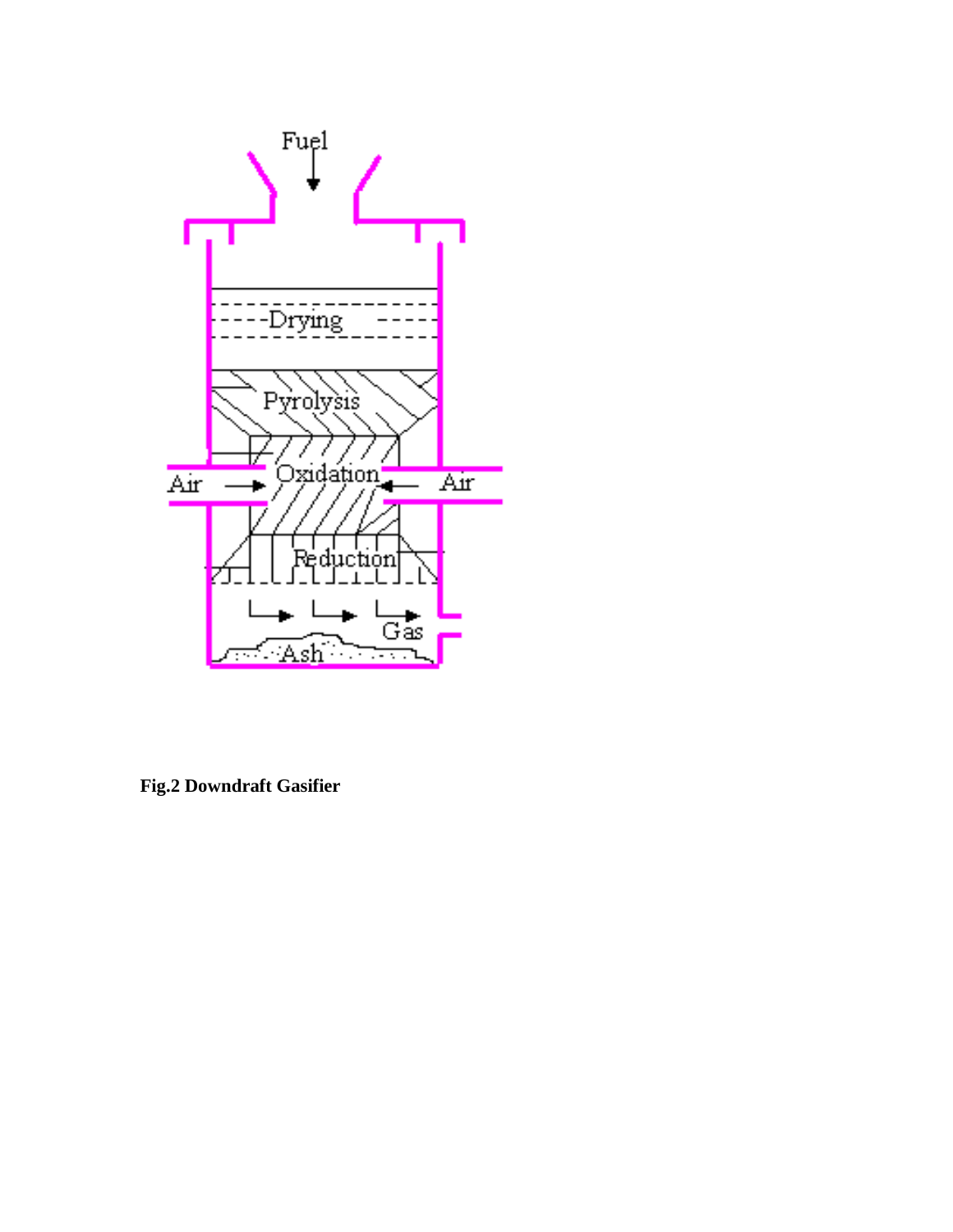

**Fig.3. Crossdraft gasifier**

# **Fluidized bed Gasification**

Fluidized bed gasification has been used extensively for coal gasification for many years, its advantage over fixed bed gasifiers being the uniform temperature distribution achieved in the gasification zone. The uniformity of temperature is achieved using a bed of fine grained material into which air is introduced, fluidizing the bed material and ensuring intimate mixing of the hot bed material, the hot combustion gas and the biomass feed.